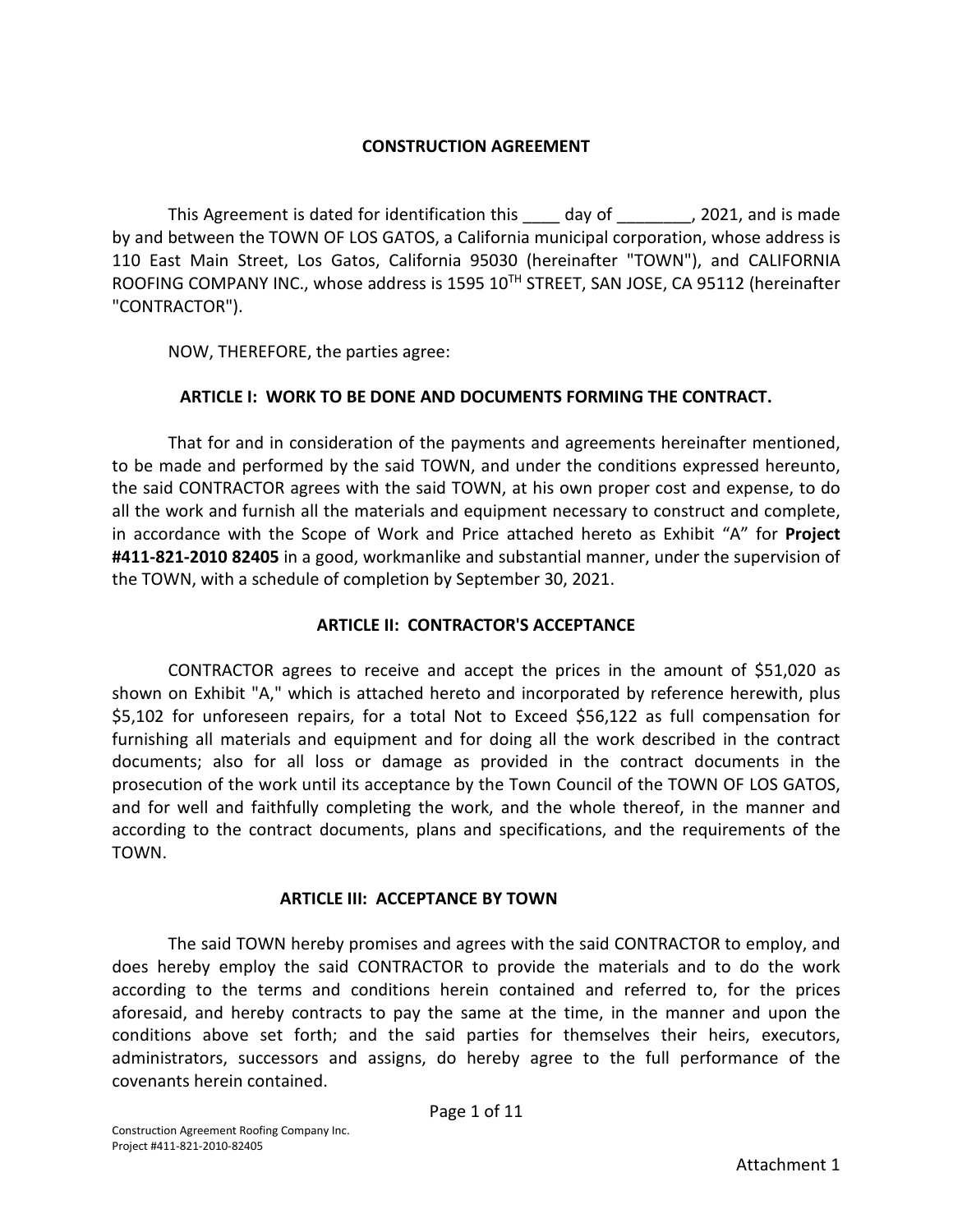#### **ARTICLE IV: COMPLETION OF AGREEMENT**

Inasmuch as the work called for under this contract concerns a needed public improvement, the time of performance and completion of this work is of the essence of this contract. It is expressly understood and agreed by the parties hereto that all the work called for under this contract, in all its parts and requirements, shall be completed before September 30, 2021.

### **ARTICLE V: HOURS OF LABOR**

The CONTRACTOR shall forfeit, as a penalty, to the TOWN, Twenty-Five Dollars (\$25) for each workman employed in the execution of the contract by him or by any subcontractor for each calendar day during which any workman is required or permitted to labor more than eight (8) hours in violation of the provisions of Sections 1810-1815 inclusive of the Labor Code and all amendments thereto.

### **ARTICLE VI: APPRENTICES**

Attention is directed to the provisions in Sections 1777.5, 1777.6 and 1777.7 of the Labor Code governing the employment of apprentices by the CONTRACTOR or any subcontractor under him. CONTRACTOR and any of his subcontractors shall comply with the requirements of said sections of the Labor Code; CONTRACTOR shall have full responsibility for compliance with the said sections regardless of any other contractual or employment relationships alleged to exist.

Information relative to apprenticeship standards and other requirements may be obtained from the Director of Industrial Relations ex officio the Administrator of Apprenticeship, San Francisco, California or from the Division of Apprenticeship Standards at its branch offices.

### **ARTICLE VII: NONDISCRIMINATION**

The CONTRACTOR sub recipient or subcontractor shall not discriminate on the basis of race, color, national origin or sex in the performance of this contract. CONTRACTOR shall carry out applicable requirements of 49 CFR Part 26 in the award and administration of DOT-assisted contracts.

Failure by CONTRACTOR to carry out these requirements is a material breach of this contract, which may result in the termination of this contract or such other remedy as recipient deems appropriate.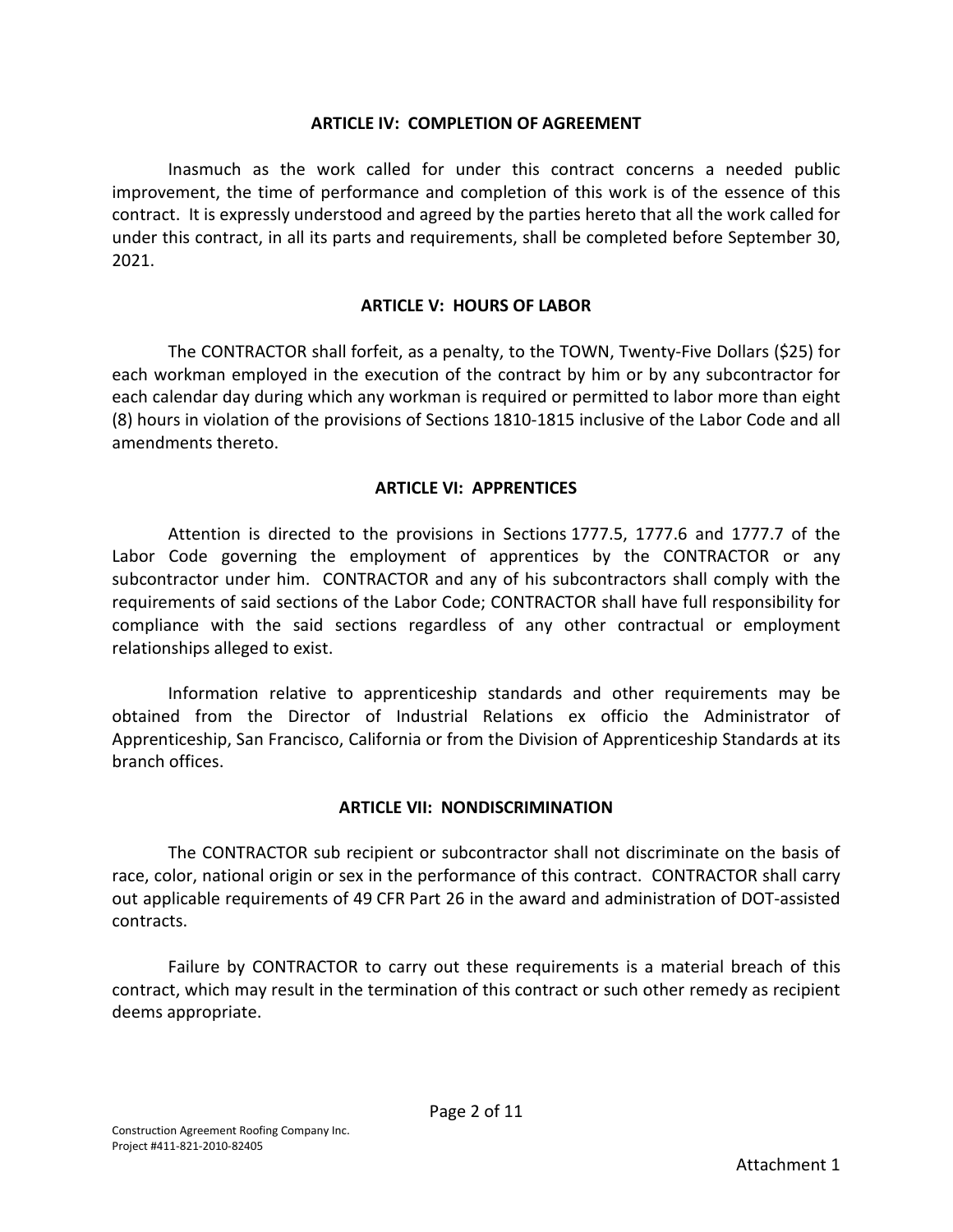### **ARTICLE VIII: INDEPENDENT CONTRACTOR**

It is agreed that CONTRACTOR is an independent contractor, and all persons working for or under the direction of CONTRACTOR are CONTRACTOR's agents, servants and employees, and said persons shall not be deemed agents, servants or employees of TOWN.

#### **ARTICLE IX: OWNERSHIP OF DATA AND DOCUMENTS**

CONTRACTOR agrees that all records, specifications, data, maps, designs, graphics, writings, recordings and other tangible materials regardless of form or format, including, without limitation, electronically transmitted documents and ACAD files, and other collateral materials collected, compiled, drafted, prepared, produced and/or generated in the performance of this Agreement shall be the property of TOWN. CONTRACTOR shall regularly provide such documents to TOWN upon TOWN's request. In the event that this Agreement is terminated prior to completion of the scope of work, CONTRACTOR shall provide all such data and documents to TOWN forthwith.

### **ARTICLE X: INSURANCE**

### a. Commercial General Liability/Automobile Liability Insurance:

CONTRACTOR shall obtain and maintain Commercial General Liability insurance and Automobile Liability insurance in the amount of One Million Dollars (\$1,000,000) per occurrence. If a general aggregate limit is used, either the general aggregate limit shall apply separately to this contract or the general aggregate limit shall be twice the required occurrence limit. CONTRACTOR's insurance coverage shall be written on an occurrence basis.

### b. Workers' Compensation Insurance:

CONTRACTOR shall obtain and maintain statutory Workers' Compensation insurance and Employer's Liability insurance in the amount of One Million Dollars (\$1,000,000) per accident.

CONTRACTOR is familiar with the Workers' Compensation laws of California (generally contained in Section 3700 of the Labor Code), including those provisions which provide for specific exemptions from the requirement that all employers must carry Workers' Compensation insurance, and CONTRACTOR maintains they are exempted under the law from the requirement to maintain Workers' Compensation insurance coverage.

In addition, during the term of any work for TOWN under said agreement: (1) CONTRACTOR will not employ any person in any manner so as to become subject to the Workers' Compensation laws of California, or (2) should CONTRACTOR become subject to the

Page 3 of 11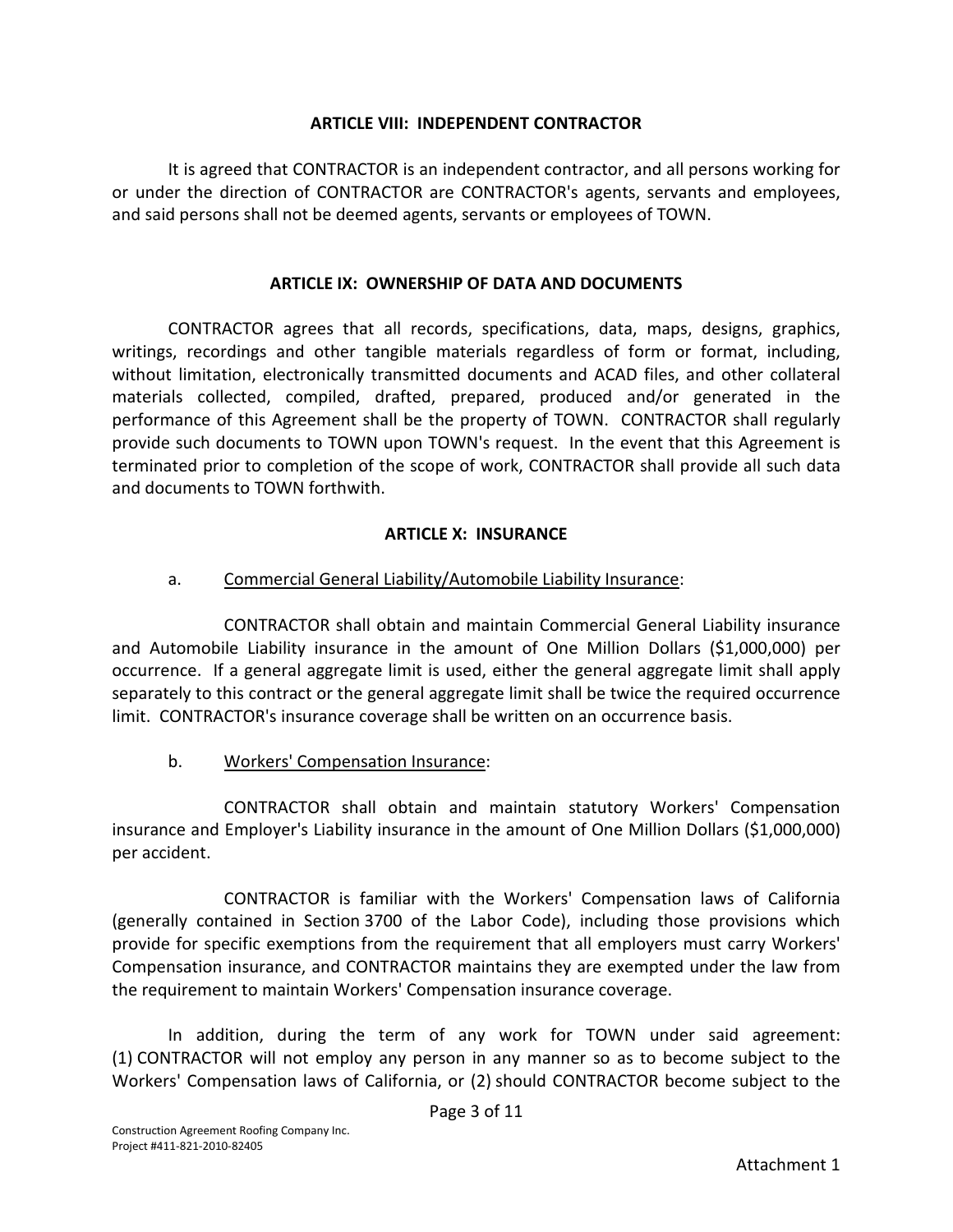Workers' Compensation provisions of Section 3700 of the Labor Code for any reason, CONTRACTOR shall forthwith comply with those provisions and send evidence of financial compliance to TOWN.

c. Acceptability of Insurers: Insurance is to be placed with insurers with a current *Best Rating* of A:VII unless otherwise acceptable to TOWN.

d. Verification of Coverage: Insurance, deductibles or self-insurance retentions shall be subject to TOWN's approval. Original Certificates of Insurance with endorsements shall be received and approved by TOWN before work commences, and insurance must be in effect for the duration of the contract. The absence of insurance or a reduction of stated limits shall cause all work on the project to cease. Any delays shall not increase costs to TOWN or increase the duration of the project.

# e. Other Insurance Provisions:

(1) The TOWN OF LOS GATOS, its officers, officials, employees and volunteers are to be covered as additional insured by Endorsement CG 20 10 11 85 or other endorsement approved by Town Attorney for Commercial General and Automobile Liability coverage.

(2) For any claims related to this project, CONTRACTOR's insurance coverage shall be primary, and any insurance or self-insurance maintained by TOWN, its officers, officials, employees and volunteers shall not contribute to it.

(3) Each insurance policy required shall be endorsed that a thirty (30) day notice be given to TOWN in the event of cancellation or modification to the stipulated insurance coverage.

(4) In the event CONTRACTOR employs subcontractors as part of the work covered by this Agreement, it shall be the responsibility of CONTRACTOR to ensure that all subcontractors comply with the same insurance requirements that are stated in this Agreement.

(5) Approval of the insurance by TOWN or acceptance of the Certificate of Insurance by TOWN shall not relieve or decrease the extent to which CONTRACTOR may be held responsible for payment of damages resulting from CONTRACTOR's services or operation pursuant to this Agreement, nor shall it be deemed a waiver of TOWN's rights to insurance coverage hereunder.

(6) If, for any reason, CONTRACTOR fails to maintain insurance coverage that is required pursuant to this contract, the same shall be deemed a material breach of contract. TOWN, at its sole option, may terminate this contract and obtain damages from CONTRACTOR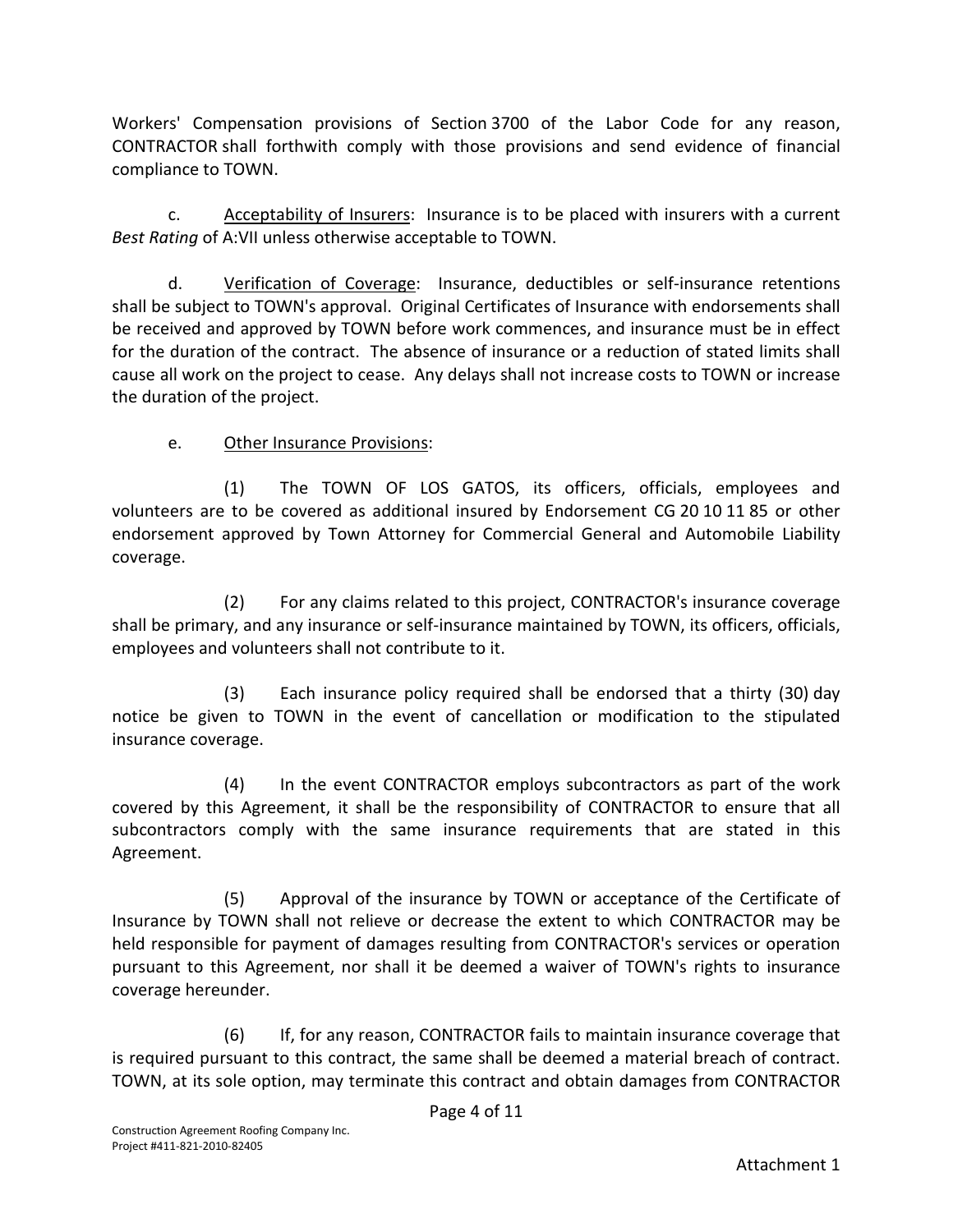resulting from said breach. Alternately, TOWN may purchase such required insurance coverage, and without further notice to CONTRACTOR, TOWN may deduct from sums due to CONTRACTOR any premium costs advanced by TOWN for such insurance.

### **ARTICLE XI: HOLD HARMLESS**

CONTRACTOR hereby agrees to and shall hold TOWN, its elective and appointive boards, commissions, officers, agents, registered volunteers, and employees harmless from any liability for damage or claims for damage for personal injury, including death, as well as from claims for property damage and any other claims of any sort whatsoever, including, but not limited to, any liabilities, claims, losses, or expenses in any manner caused by, arising out of, or in connection with, either directly or indirectly, the construction or installation of the work, the guarding of the work, the use of improper materials in construction of the work, or the negligent, willful, or intentional acts or omissions by CONTRACTOR or CONTRACTOR's subcontractors, agents, or employee operations under this Agreement, whether such operations by CONTRACTOR or by any of CONTRACTOR's subcontractors, or by any one or more persons directly or indirectly employed by, or acting as agent for CONTRACTOR or any of CONTRACTOR's subcontractors during the progress of the work or at any time before its completion and final acceptance, excepting suits and actions brought by the CONTRACTOR for default of this Agreement or arising from the sole active negligence or willful misconduct of the TOWN. The Town Council may retain so much of the money due to the CONTRACTOR as shall be reasonably necessary to protect the TOWN, until disposition has been made of such suits or claims for damages as aforesaid.

CONTRACTOR agrees to and shall pay TOWN's cost of defense (or, at the sole option of the TOWN, CONTRACTOR shall defend with counsel approved by the TOWN Attorney) and indemnify TOWN and its elective and appointive boards, commissions, officers, agents, and employees from any suits or actions at law or in equity arising out of the execution, adoption or implementation of this Agreement (exclusive of any such actions brought by CONTRACTOR), such indemnification to include all costs of defense, judgments, and any awards of attorneys' fees.

Should any accident or incident causing death, personal injury or property damage occur between the date CONTRACTOR is notified that its General Liability and/or Workers Compensation Insurance is canceled and the effective date of such cancellation, CONTRACTOR's obligation to indemnify, defend and save harmless the TOWN, as provided for hereinabove, shall in no manner be affected by the fact that the TOWN had not received the notice of cancellation prior to the date of such accident or incident.

### **ARTICLE XII: BONDING REQUIREMENT**

CONTRACTOR agrees to post a Faithful Performance Bond and a payment bond for Labor and Materials, or other guarantees, in the required amounts upon bond forms provided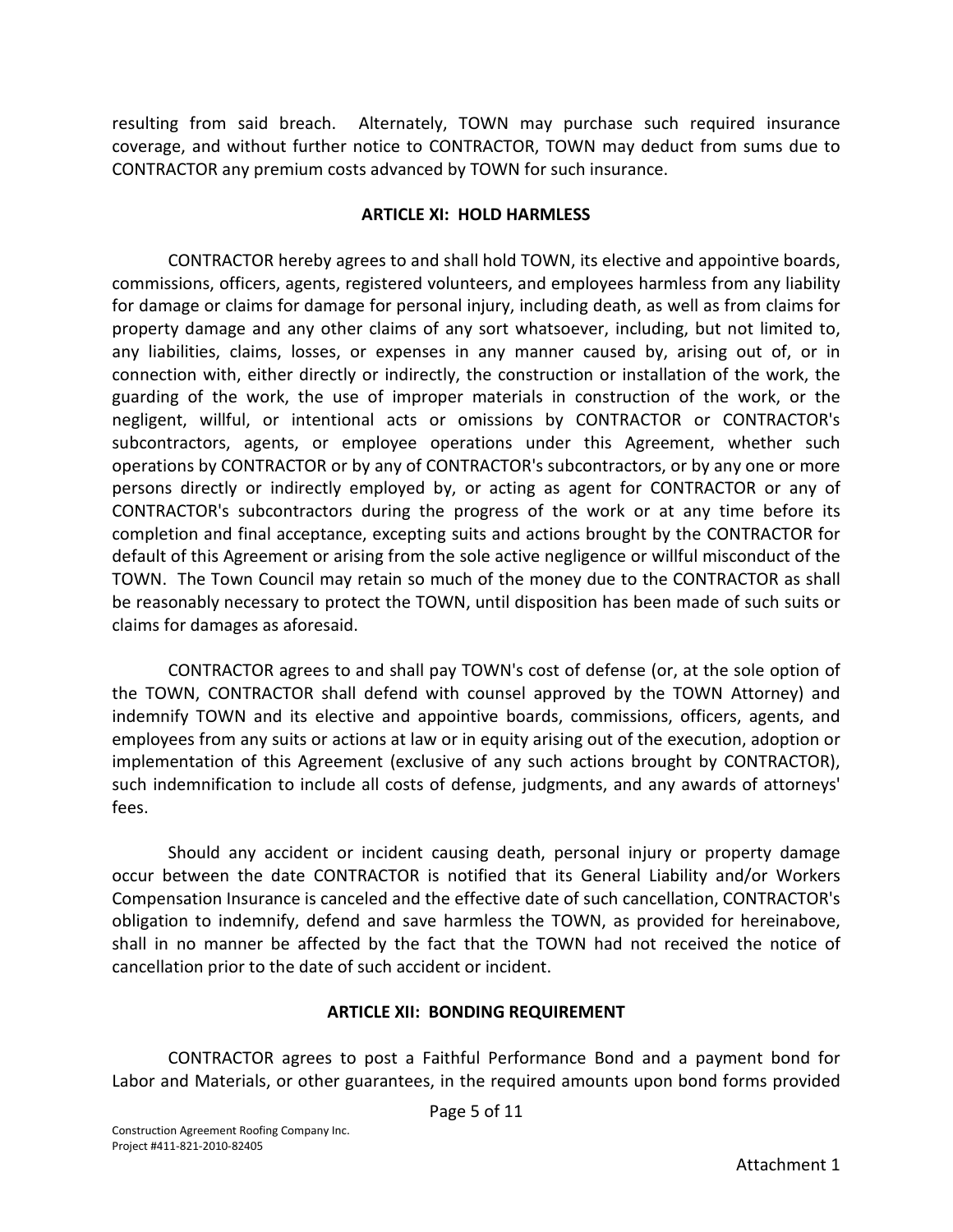by the TOWN, guarantying the performance of the terms of this Agreement. Surety issuing bonds for CONTRACTOR shall be approved by the U.S. Department of Treasury's Financial Management Service and shall be listed on the most current Treasury Circular 570 as contained in the Federal Register.

Contractor agrees to allow five percent of the faithful performance bond to remain in effect for a period of two years following Town Council project acceptance as guarantee for any needed repair or replacement caused by defective materials and workmanship.

### **ARTICLE XIII: MAINTENANCE AND GUARANTY**

CONTRACTOR shall promptly repair, replace, restore, or rebuild, as the TOWN may determine, any finished product in which defects of materials or workmanship may appear or to which damage may occur because of such defects, during a two (2) year period subsequent to the date of final acceptance.

This article does not in any way limit the guaranty on any items for which a longer guaranty is specified or on any items which a manufacturer gives a guaranty for a longer period, nor does it limit the other remedies of the TOWN in respect to a latent defect, fraud or implied warranties. CONTRACTOR shall furnish the TOWN all appropriate guaranties or warranty certificates upon completion of the project.

# **ARTICLE XIV: SHORING FOR TRENCHES**

If the contract specifies an expenditure of Twenty-Five Thousand Dollars (\$25,000) or greater for trenching, and if the depth of the trench is five feet (5') or more, then Section 6705 of the Labor Code shall also be applicable.

### **ARTICLE XV: APPLICABLE LAWS AND ATTORNEY'S FEES**

This Agreement shall be construed and enforced pursuant to the laws of the State of California. Should any legal action be brought by a party for breach of this Agreement or to enforce any provision herein, the prevailing party of such action shall be entitled to reasonable attorneys' fees, court costs, and such other costs as may be fixed by the court. Reasonable attorneys' fees of the TOWN Attorney's Office, if private counsel is not used, shall be based on comparable fees of private attorneys practicing in Santa Clara County.

### **ARTICLE XVI: INTERPRETATION OF CONTRACT**

It is further expressly agreed by and between the parties hereto that should there be any conflict between the terms of this instrument and the bid or proposal of said CONTRACTOR, then this instrument shall control and nothing herein shall be considered as an acceptance of the said terms of said proposal conflicting herewith.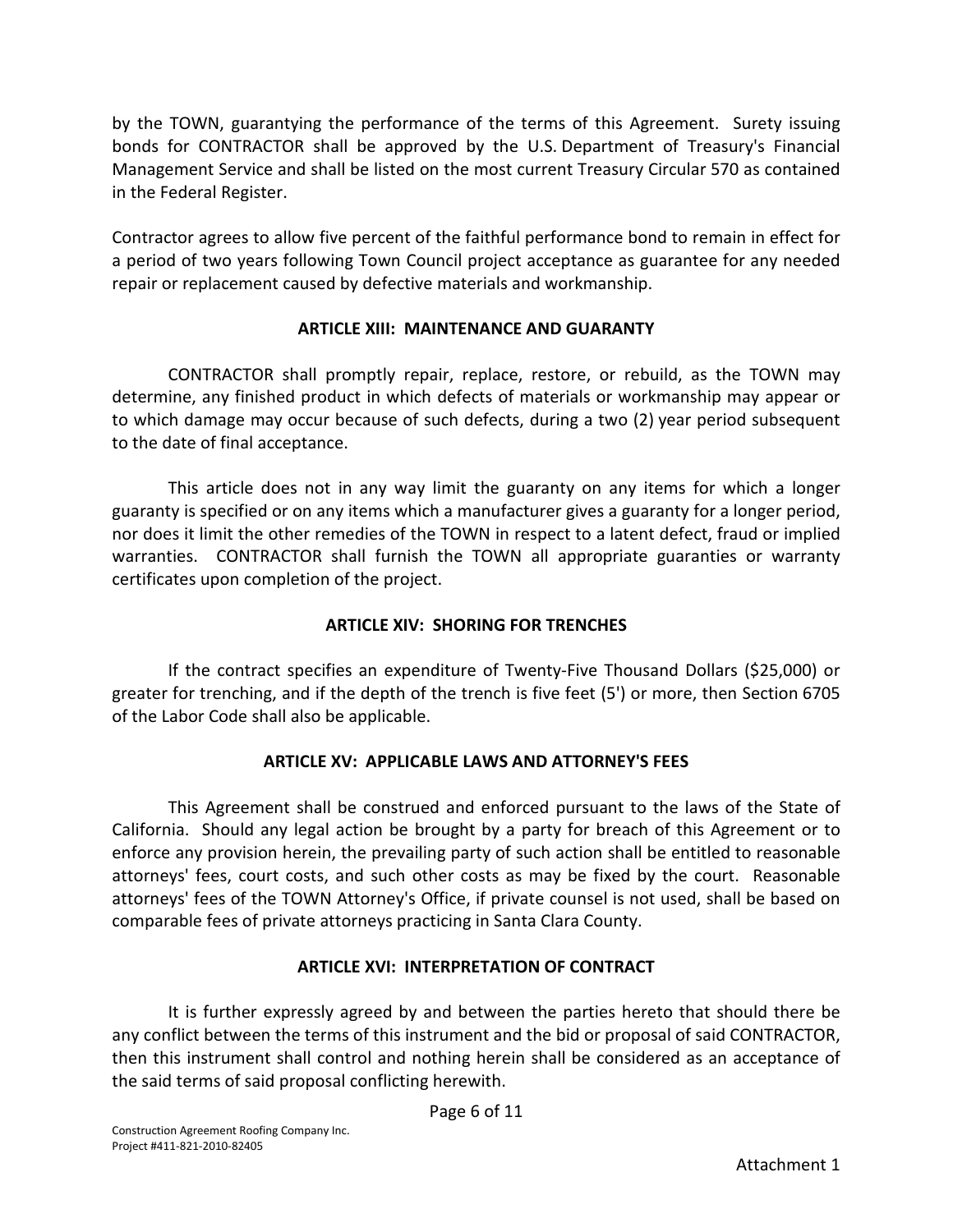#### **ARTICLE XVII: AMENDMENTS AND CHANGE ORDERS**

This Agreement may be amended from time to time as necessary by formal and written amendment or authorized change order executed by the Town Manager or designee and principal acting on behalf of the CONTRACTOR.

### **ARTICLE XVIII: DBE RESPONSIBILITIES**

For projects that are State or Federal funding; With respect to Disadvantaged Business Enterprises, CONTRACTOR shall do the following:

(1) Pay each subcontractor under this prime contract for satisfactory performance of its contract no later than ten (10) days from the receipt of each payment the prime contractor receives from TOWN. Any delay or postponement of payment from the abovereferenced time frame may occur only for good cause following written approval of TOWN. This clause applies to both DBE and non-DBE subcontractors.

(2) Release all retainage owed to a subcontractor for satisfactory completion of the accepted work within thirty (30) days after TOWN's payment to CONTRACTOR. Any delay or postponement of payment from the above-referenced time frame may occur only for good cause following written approval of TOWN. This clause applies to both DBE and non-DBE subcontractors.

### **ARTICLE XIX: PREVAILING WAGES**

Prevailing Wage. This project is subject to the requirements of Section 1720 et seq. of the California Labor Code requiring the payment of prevailing wages, the training of apprentices and compliance with other applicable requirements. Contractors and all subcontractors who perform work on the project are required to comply with these requirements. Prevailing wages apply to all projects over \$1,000 which are defined as a "public work" by the State of California. This includes: construction, demolition, repair, alteration, maintenance and the installation of photovoltaic systems under a Power Purchase Agreement when certain conditions are met under Labor Code Section 1720.6. This include service and warranty work on public buildings and structures.

- 1. The applicable California prevailing wage rate can be found at [www.dir.ca.gov](http://www.dir.ca.gov/) and are on file with the Town of Los Gatos Parks and Public Works Department, which shall be available to any interested party upon request. The contractor is also required to have a copy of the applicable wage determination posted and/or available at each jobsite.
- 2. Specifically, contractors are reminded of the need for compliance with Labor Code Section 1774-1775 (the payment of prevailing wages and documentation of such), Section 1776 (the keeping and submission of accurate certified payrolls) and 1777.5 in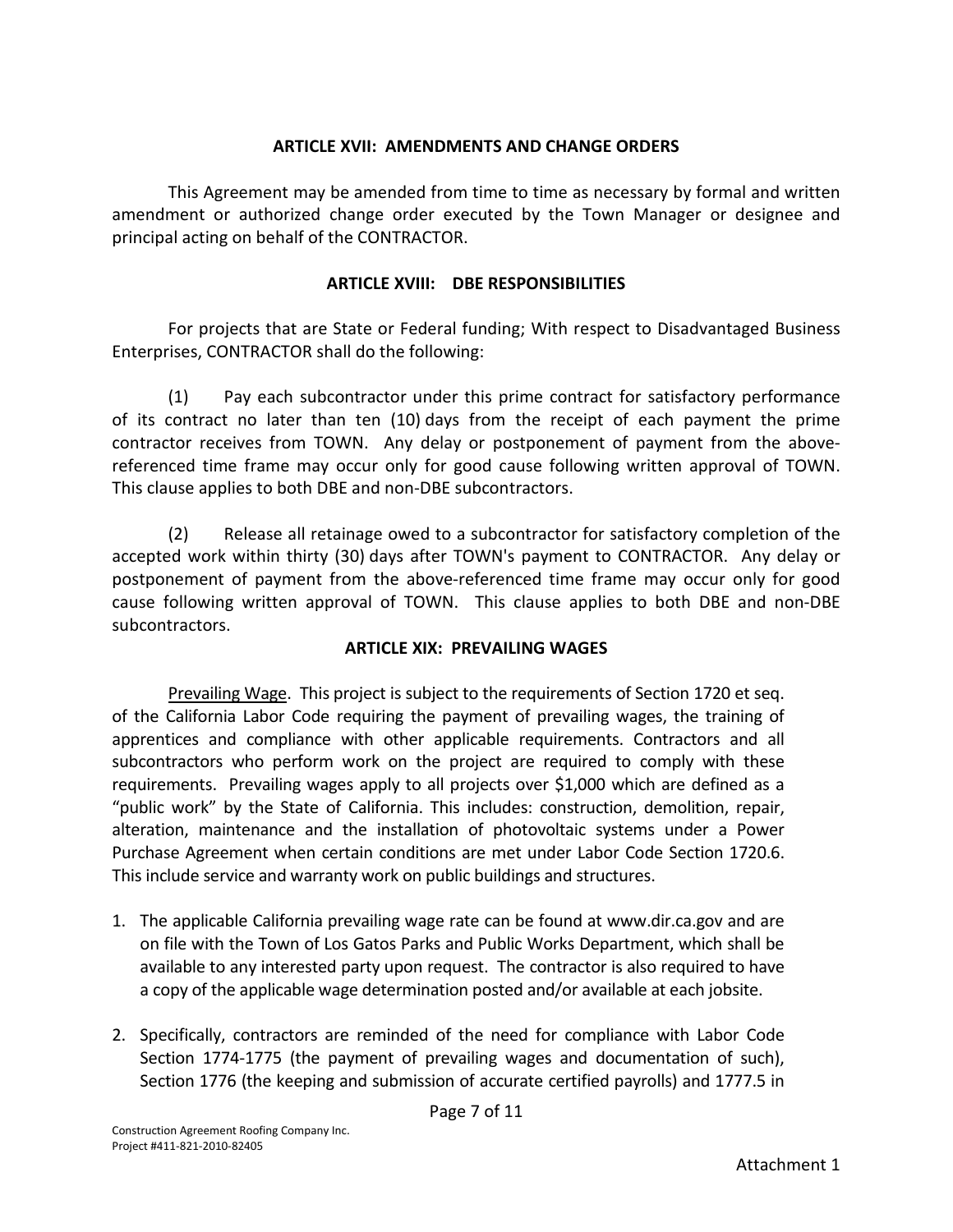the employment of apprentices on public works projects. Further, overtime, weekend and holiday pay, and shift pay must be paid pursuant to applicable Labor Code section.

- 3. The public entity for which work is being performed or the California Department of Industrial Relations may impose penalties upon contractors and subcontractors for failure to comply with prevailing wage requirements. These penalties are up to \$200 per day per worker for each wage violations identified; \$100 per day per worker for failure to provide the required paperwork and documentation requested within a 10 day window; and \$25 per day per worker for any overtime violation.
- 4. As a condition to receiving progress payments, final payment and payment of retention on any and all projects on which the payment of prevailing wages is required, the contractor agrees to present to the TOWN, along with its request for payment, all applicable and necessary certified payrolls (for itself and all applicable subcontractors) for the time period covering such payment request. The term "certified payroll" shall include all required documentation to comply with the mandates set forth in Labor Code Section 1720 et seq, as well as any additional documentation requested by the Agency or its designee including, but not limited to: certified payroll, fringe benefit statements and backup documentation such as monthly benefit statements, employee timecards, copies of wage statements and cancelled checks, proof of training contributions (CAC2 if applicable), and apprenticeship forms such as DAS-140 and DAS-142.
- 5. In addition to submitting the certified payrolls and related documentation to the TOWN, the contractor and all subcontractors shall be required to submit certified payroll and related documents electronically to the California Department of Industrial Relations. Failure to submit payrolls to the DIR when mandated by the project parameters shall also result in the withholding of progress, retention and final payment.
- 6. No contractor or subcontractor may be listed on a bid proposal for a public works project unless registered with the Department of Industrial Relations pursuant to Labor Code section 1725.5 [with limited exceptions from this requirement for bid purposes only under Labor Code section 1771.1(a)].
- 7. No contractor or subcontractor may be awarded a contract for public work on a public works project, unless registered with the Department of Industrial Relations pursuant to Labor Code section 1725.5. Contractors MUST be a registered "public works contractor" with the DIR AT THE TIME OF BID. Where the prime contract is less than \$15,000 for maintenance work or less than \$25,000 for construction alternation, demolition or repair work, registration is not required.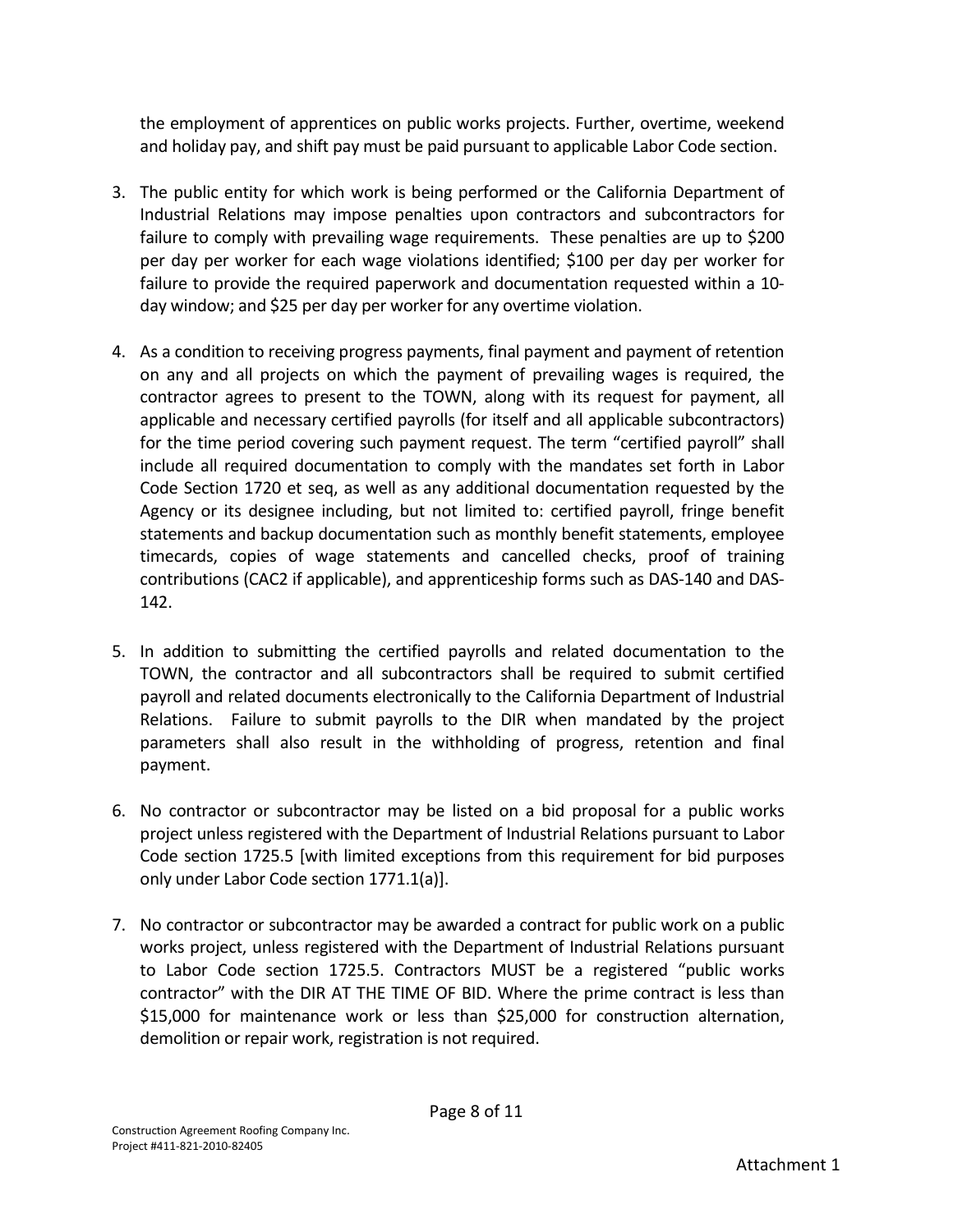- 8. Should any contractor or subcontractors not be a registered public works contractor and perform work on the project, Contractor agrees to fully indemnify the TOWN for any fines assessed by the California Department of Industrial Relations against the TOWN for such violation, including all staff costs and attorney's fee relating to such fine.
- 9. The TOWN shall withhold any portion of a payment; including the entire payment amount, until certified payroll forms and related documentation are properly submitted, reviewed and found to be in full compliance. In the event that certified payroll forms do not comply with the requirements of Labor Code Section 1720 et seq., the TOWN may continue to hold sufficient funds to cover estimated wages and penalties under the contract.

#### **ARTICLE XX: ENTIRE AGREEMENT**

This Agreement contains the entire understanding between the parties with respect to the subject matter herein. There are no representations, agreements or understandings (whether oral or written) between or among the parties relating to the subject matter of this Agreement which are not fully expressed herein.

#### **ARTICLE XXI: PUBLIC RECORDS**

The parties recognize and acknowledge that TOWN is subject to the California Public Records Act, California Government Code Section 6250 and following. Public records are subject to disclosure.

#### **ARTICLE XXII: NOTICES**

Any notice required to be given to CONTRACTOR shall be deemed to be duly and properly given if mailed to CONTRACTOR, postage prepaid, addressed to:

### CALIFORNIA ROOFING COMPANY, INC., 1595 10TH STREET SAN JOSE, CA 95112

or personally delivered to CONTRACTOR at such address or at such other addresses as CONTRACTOR may designate in writing to TOWN.

Any notice required to be given TOWN shall be deemed to be duly and properly given if mailed to TOWN, postage prepaid, addressed to:

## WooJae Kim Town Engineer TOWN OF LOS GATOS

Page 9 of 11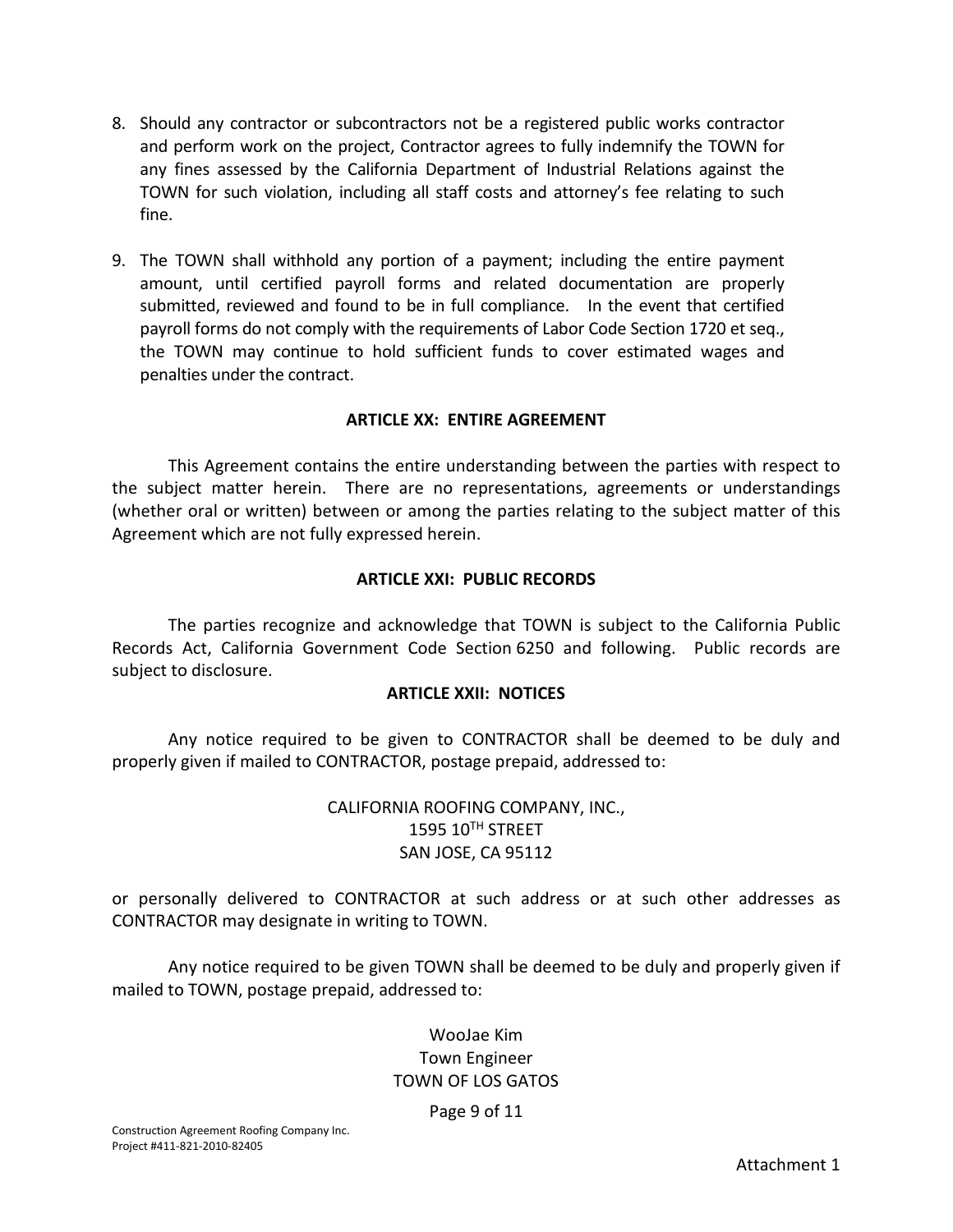### 41 Miles Avenue Los Gatos, California 95030

or personally delivered to TOWN at such address or at such other addresses as TOWN may designate in writing to CONTRACTOR.

#### **ARTICLE XXIII: SECTION 7106 FORM**

Attached to the Agreement is a fully executed and sworn non-collusion affidavit as required by Section 7106 of the California Public Contracts Code. Said affidavit is incorporated herein by this reference.

IN WITNESS WHEREOF, the parties to these presents have hereunto set their hands the year and date first written above.

APPROVED AS TO CONTENT:

"TOWN": TOWN OF LOS GATOS

Matt Morley Director of Parks and Public Works By: the contract of the contract of the contract of the contract of the contract of the contract of the contract of the contract of the contract of the contract of the contract of the contract of the contract of the contra Laurel Prevetti Town Manager

APPROVED AS TO FORM:

Robert Schultz Town Attorney

Attest:

Shelley Neis MMC, CPMC, Town Clerk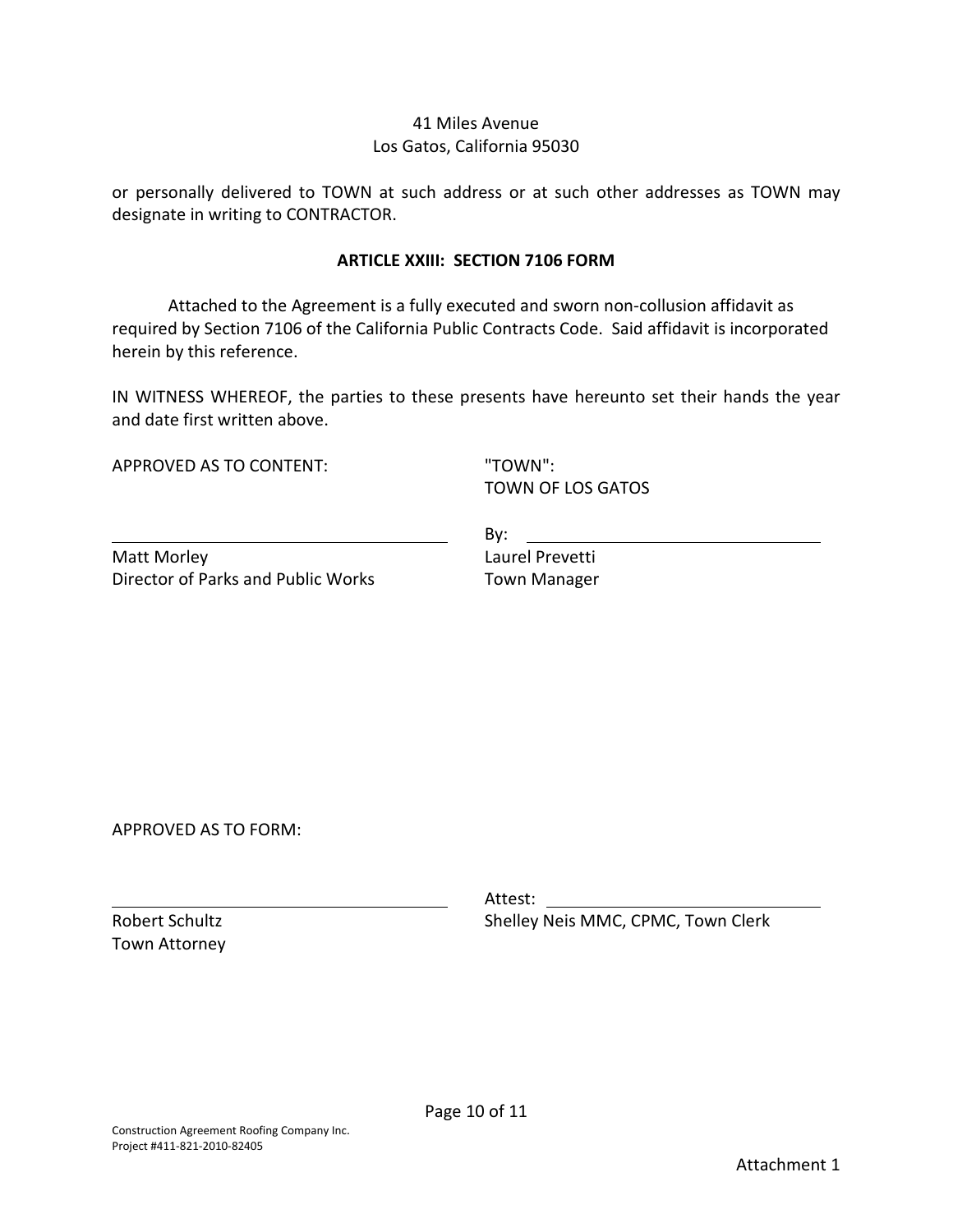CONTRACTOR:

| <u> 1989 - Johann Stein, markin fan de Frysk politiker (* 1958)</u> |  |
|---------------------------------------------------------------------|--|
| Tax ID No. or SSAN:                                                 |  |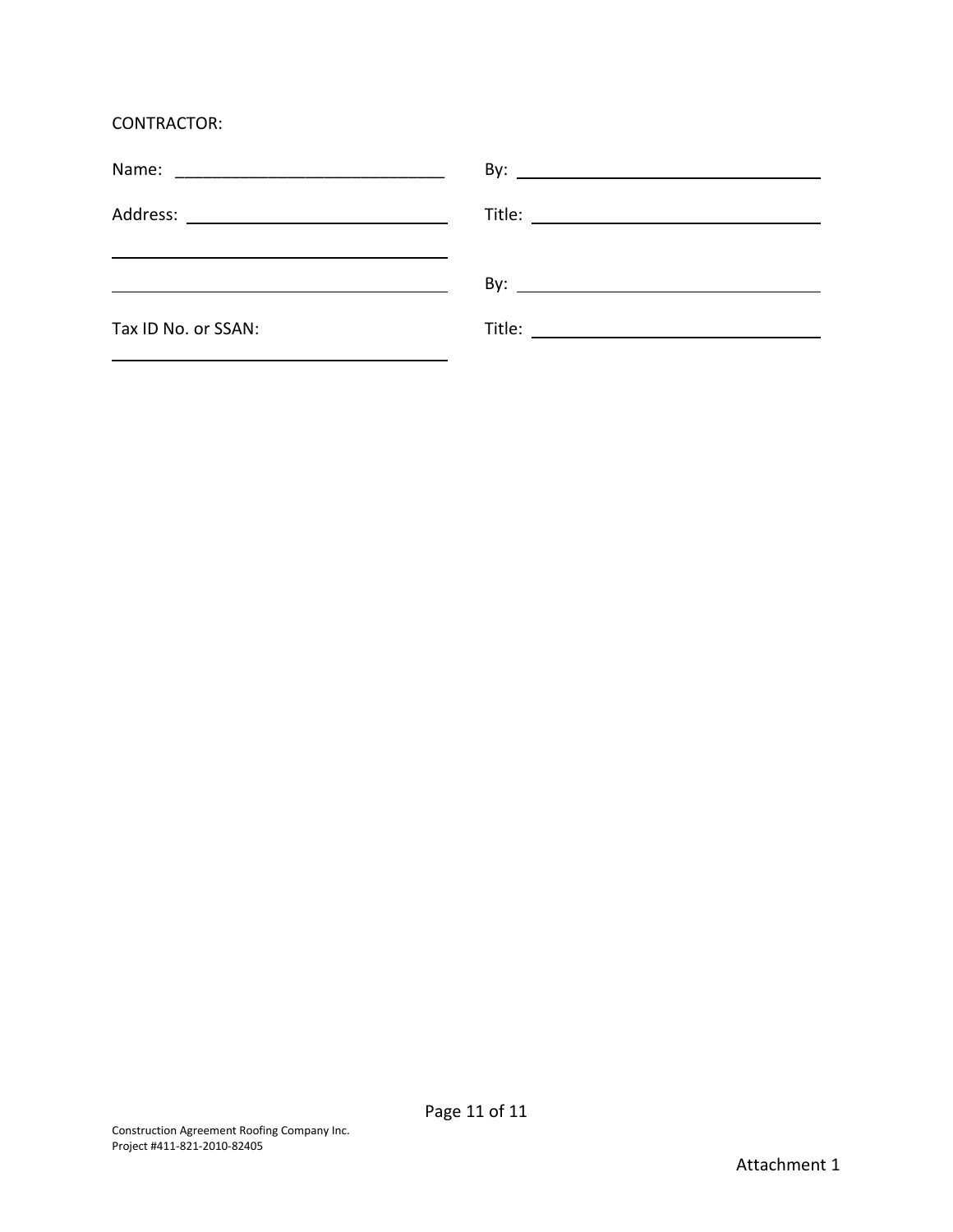#### **CONTRACTOR'S BOND FOR LABOR AND MATERIAL**

,

#### KNOW ALL MEN BY THESE PRESENTS:

That **the contract of the contract of the contract of the contract of the contract of the contract of the contract of the contract of the contract of the contract of the contract of the contract of the contract of the cont** 

incorporated under the laws of the State of

and authorized to execute bonds and undertakings as Surety, are held and firmly bound unto any and all materialmen, persons, companies or corporations furnishing materials, provisions, provender or other supplies used in, upon, for or about the performance of the work contracted to be executed or performed under the contract hereinafter mentioned, and all persons, companies or corporations renting implements or machinery, or hiring crews, for or contributing to said work to be done, and all persons who perform work or labor upon the same, and all persons who supply both work and materials, and whose claim has not been paid by the contractor, company, or corporations in the just and full sum of Dollars (\$  $\qquad$  ), for the payment whereof, well and truly to be made, said Principal and Surety bind themselves, their administrators, successors and assigns, jointly and severally firmly by these presents.

The condition of the foregoing obligation is such that; WHEREAS, the above-bounden Principal has entered into a certain contract attached hereto and incorporated herein by reference as though fully set forth, with the TOWN OF LOS GATOS, to do and perform the following work; to wit:

#### ENGINEERING BUILDING ROOF REPLACEMENT

as required by the plans and specifications, pursuant to the award made to said contractor by the Council of the TOWN OF LOS GATOS, on April 20, 2021, as will more fully appear by reference to the minutes of said Council of said TOWN of said date.

NOW, THEREFORE, if the above-bounden Principal, contractor, person, company, or corporation, or his agent, or the subcontractors, fails to pay for any materials, provisions, provender, or other supplies, or crews used in, upon, for, or about the performance of the work contracted to be done, or for any work or labor done thereon of any kind, or for amounts due under the Unemployment Insurance Act with respect to such work or labor, or for any amount required to be deducted, withheld, and paid over to Franchise Tax Board, from the wages of employees of the contractor or subcontractor, pursuant to Section 18806 of the Revenue and Tax Code, then the Surety of this bond will also pay the same in an amount not exceeding the sum specified in the bond; and also, in case suit is brought upon this bond, a reasonable attorney's fee, which shall be awarded by the court to the prevailing party in said suit, said attorney's fee to be taxed as costs in said suit and to be included in the judgment therein rendered.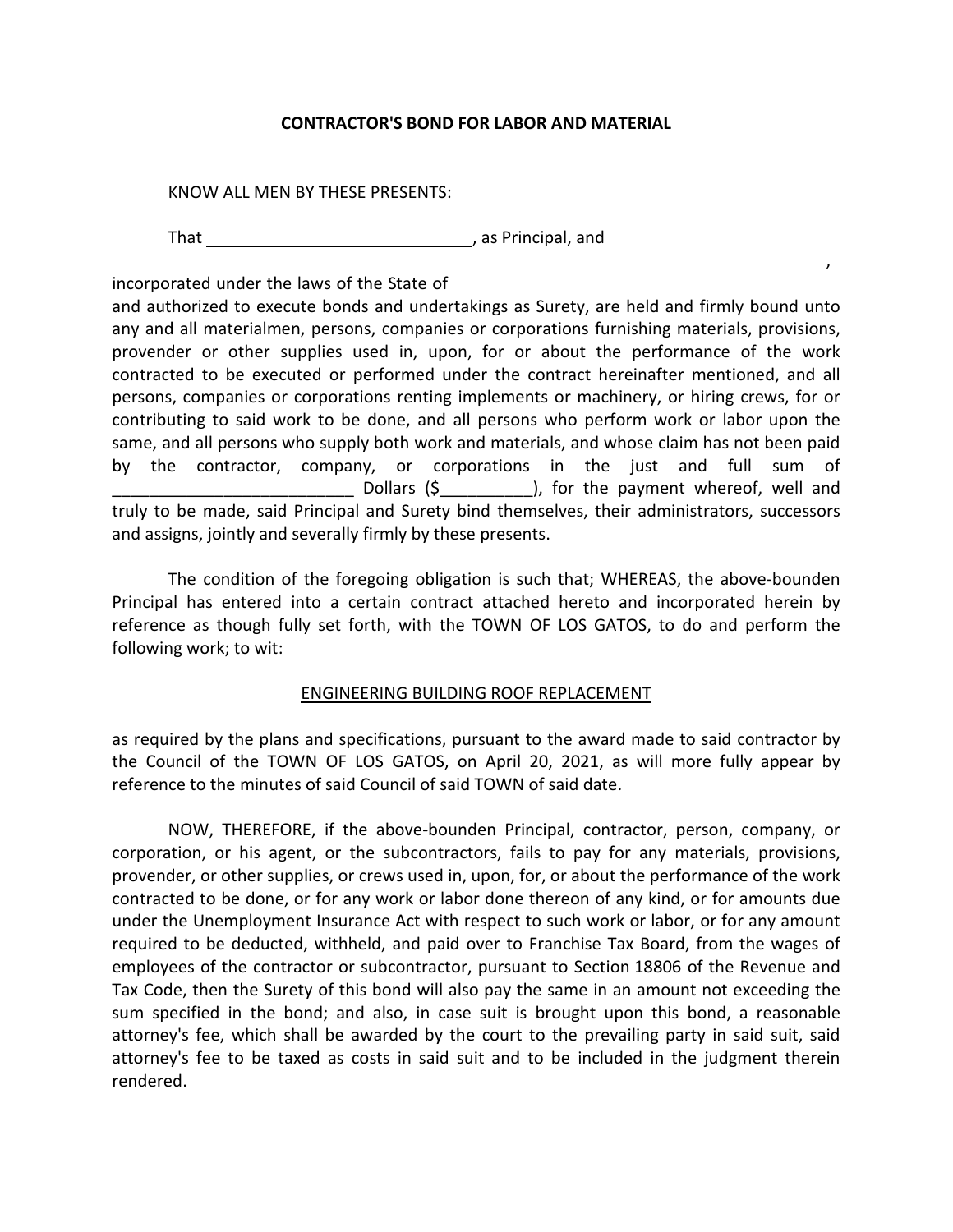The surety hereby stipulates and agrees that no change, extension of time, alteration or addition to the terms of the agreement or to the work to be performed thereunder or to the specifications accompanying the same shall in any way affect its obligation on this bond and it does hereby waive notice of any such change, extension of time, alteration or addition to the terms of the agreement or to the work or to the specifications.

This bond is executed and filed to comply with the provisions of Sections 3247, *et seq.*, of the Civil Code.

|     | Signed and sealed this _____________________ day of ____________________________                                      |                                | , 2021. |
|-----|-----------------------------------------------------------------------------------------------------------------------|--------------------------------|---------|
| BY: | <u> 1989 - Johann Harry Harry Harry Harry Harry Harry Harry Harry Harry Harry Harry Harry Harry Harry Harry Harry</u> |                                |         |
|     |                                                                                                                       |                                |         |
|     |                                                                                                                       |                                |         |
|     | <b>CONTRACTOR</b>                                                                                                     | SURETY (Address and Phone No.) |         |
|     | (CORPORATE SEAL)                                                                                                      | (SURETY SEAL)                  |         |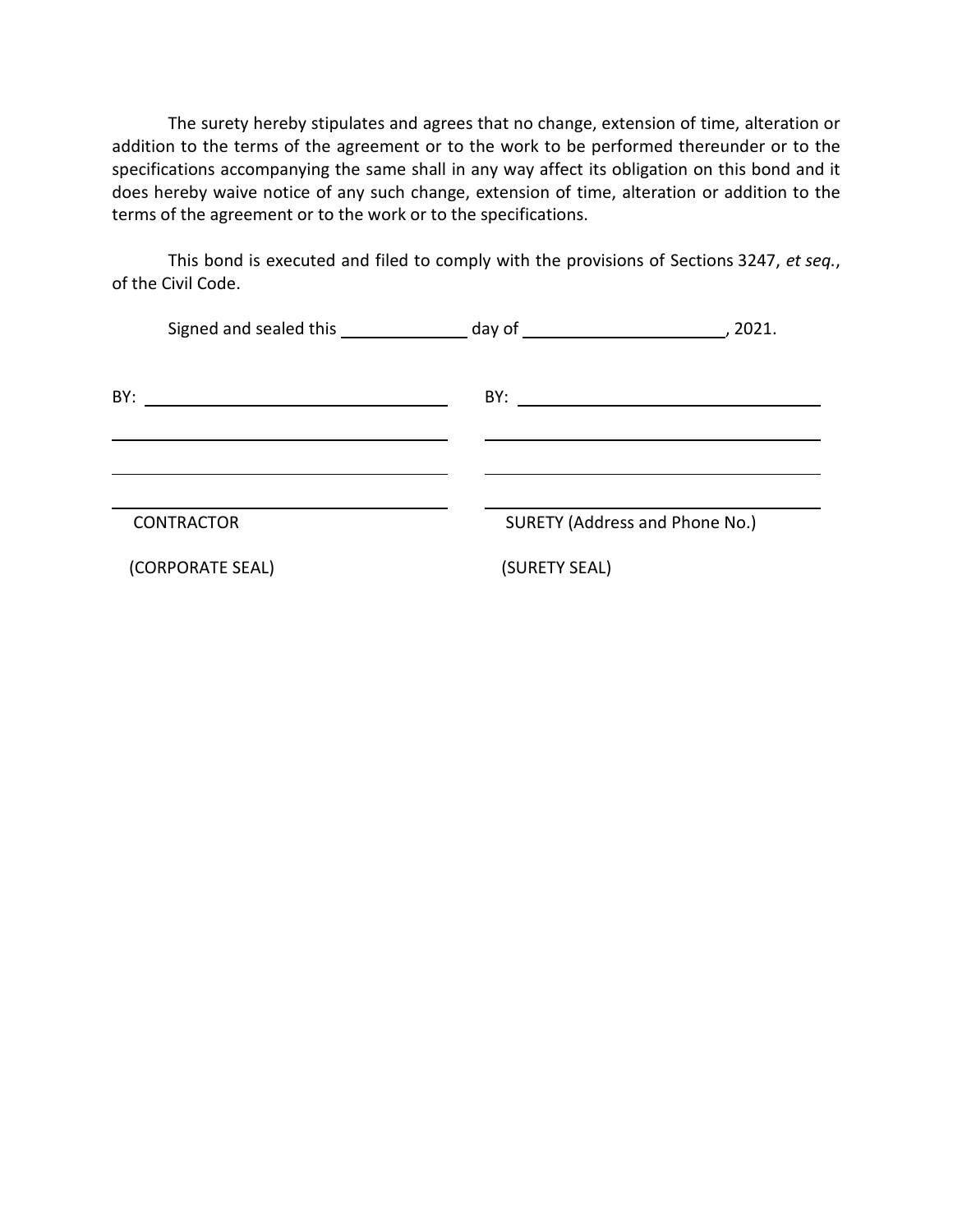The amount of the within obligation is hereby fixed by the TOWN Council in the sum of FIFTY SIX THOUSAND ONE HUNDRED AND TWENTY TWO Dollars (\$56,122), that sum being one hundred percent (100%) of the contract price, is by said TOWN Council deemed adequate, and is the sum fixed by it for that purpose and the TOWN Manager is hereby authorized to approve said bond.

\_\_\_\_\_\_\_\_\_\_\_\_\_\_\_\_\_\_\_\_\_\_\_\_\_\_\_\_\_ \_\_\_\_\_\_\_\_\_\_\_\_\_\_\_\_\_\_\_\_\_\_\_\_\_\_\_\_\_\_\_\_

APPROVED AS TO FORM:

Robert Schultz, Town Attorney Laurel Prevetti, Town Manager

ATTEST:

Shelley Neis, MMC, CPMC, Town Clerk

\_\_\_\_\_\_\_\_\_\_\_\_\_\_\_\_\_\_\_\_\_\_\_\_\_\_\_\_\_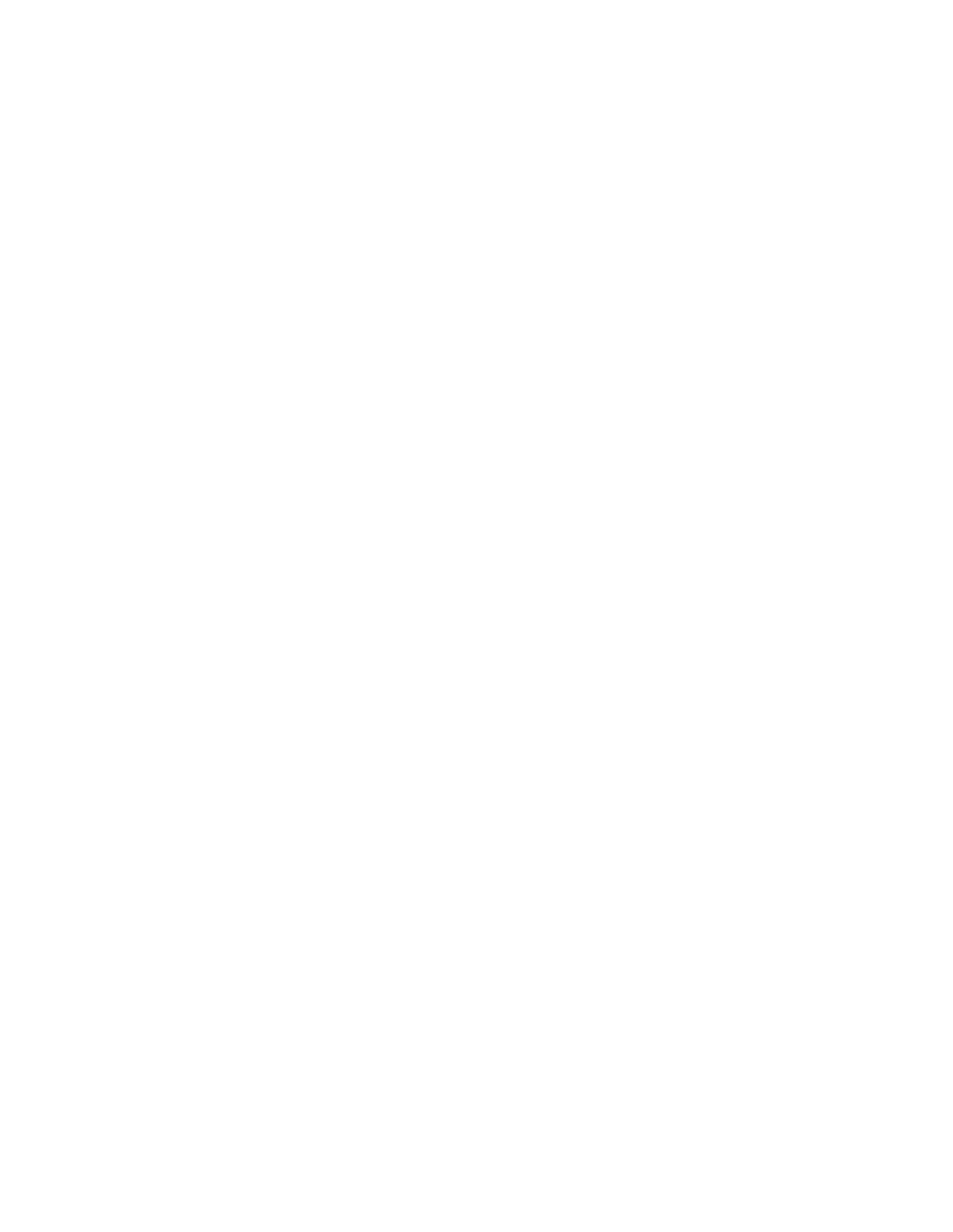#### **CONTRACTOR'S BOND FOR FAITHFUL PERFORMANCE**

KNOW ALL MEN BY THESE PRESENTS:

That  $\frac{1}{1}$  as Principal, and

\_\_\_\_\_\_\_\_\_\_\_\_\_\_\_\_\_\_\_\_\_\_\_\_\_\_\_\_\_\_\_\_\_\_\_\_\_\_\_\_\_\_\_\_\_\_\_\_\_\_\_\_\_\_\_\_\_\_\_\_\_\_\_\_\_\_\_\_\_\_, incorporated under the laws of the State of The Manuson and authorized to execute bonds and undertakings as Surety, are held firmly bound unto the TOWN OF LOS GATOS, a municipal corporation of the State of California, in the sum of Theorem Collars (\$\_\_\_\_\_\_\_\_\_), for payment whereof, well and truly to be made, said Principal and Surety bind themselves, their administrators, successors and assigns, jointly and severally, firmly by these presents.

The condition of the foregoing obligation is such that: WHEREAS, the above-bounden Principal has entered into a certain contract attached hereto and incorporated herein by reference as though fully set forth, with the TOWN OF LOS GATOS, to do and perform the following work; to wit:

#### ENGINEERING BUILDING ROOF REPLACEMENT

as required by the plans and specifications, pursuant to the award made to said contractor by the Council of the TOWN OF LOS GATOS, on April 20, 2021, as will more fully appear by reference to the minutes of said Council of said date.

The surety hereby stipulates and agrees that no change, extension of time, alteration or addition to the terms of the agreement or to the work to be performed thereunder or to the specifications accompanying the same shall in any way affect its obligation on this bond and it does hereby waive notice of any such change, extension of time, alteration or addition to the terms of the agreement or to the work or to the specifications.

NOW, THEREFORE, if the above-bounden Principal shall well and truly perform the work contracted to be performed under said contract, then this obligation shall be void; otherwise, to remain in full force and effect.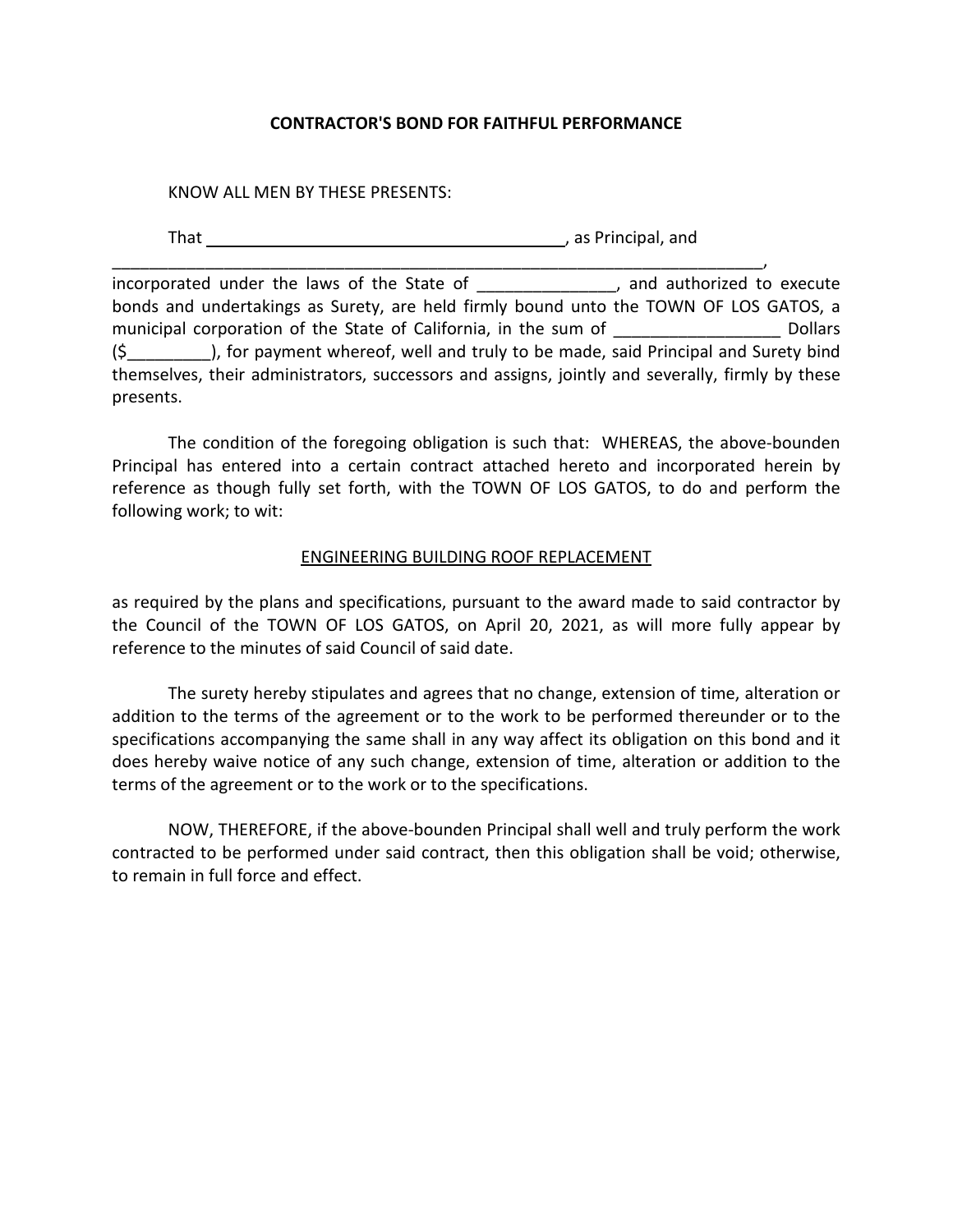| Signed and sealed this because the day of the control of the sealed this control of the day of the sealed the s |               |                                |
|-----------------------------------------------------------------------------------------------------------------|---------------|--------------------------------|
| BY:<br><u> 2000 - Andrea Andrew Maria (h. 1878).</u>                                                            |               |                                |
| <b>CONTRACTOR</b>                                                                                               |               | SURETY (Address and Phone No.) |
| (CORPORATE SEAL)                                                                                                | (SURETY SEAL) |                                |